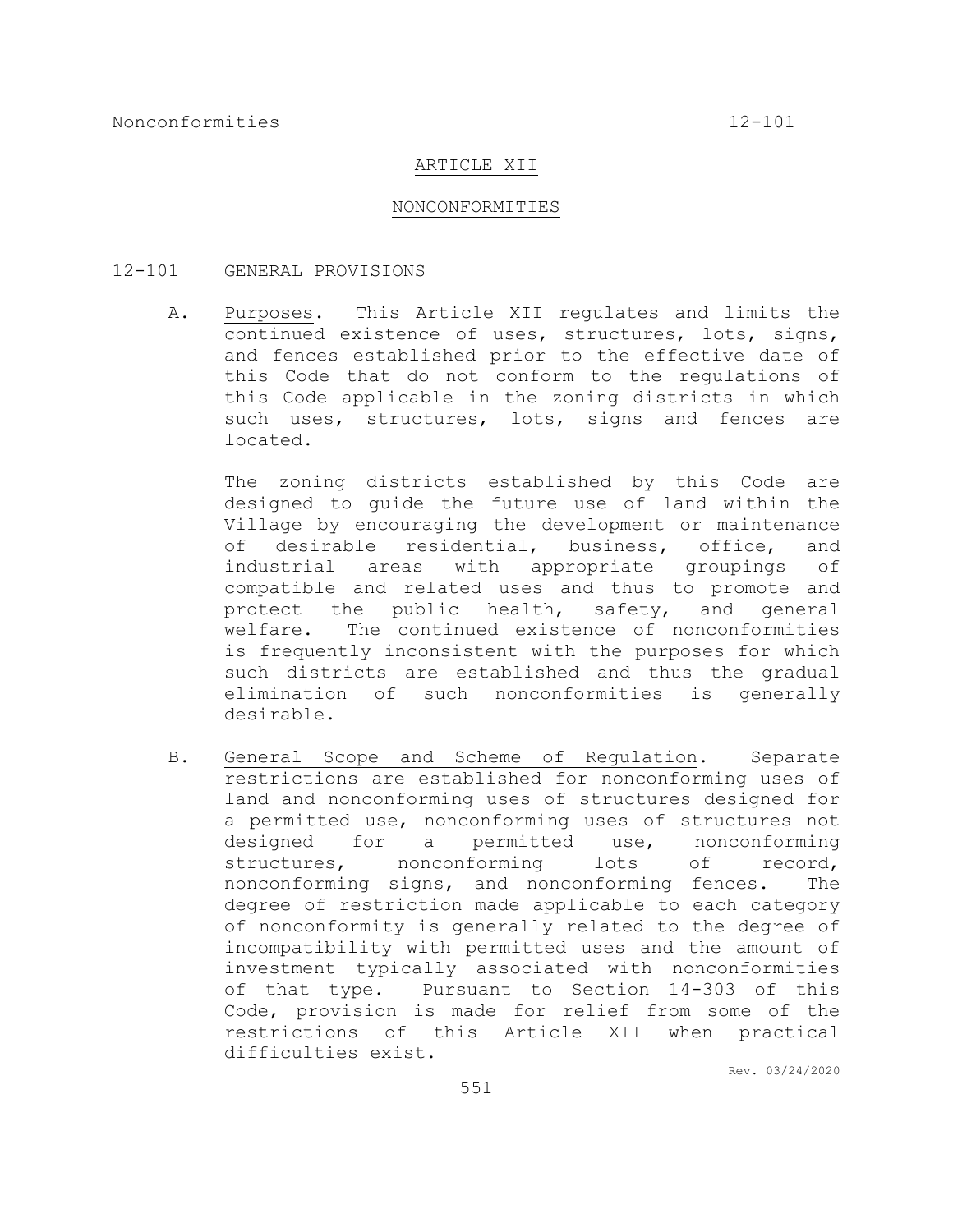In the case of nonconforming signs, the degree of incompatibility is frequently great, the investment is comparatively small, and the economic life is short. In this case, therefore, elimination of the nonconformity is required after a relatively short, but reasonable, amortization period. In the other cases of nonconformity, the degree of incompatibility is also frequently great, but so too is the investment and economic life of the structure. While the regulations of this Article XII related to such other nonconformities allow such nonconformities to continue without specific limitation of time, the regulations restrict further investments that would make the nonconformity more permanent, and the eventual elimination of the nonconformity is intended.

- C. Exception for Repairs Pursuant to Public Order. Nothing in this Article XII shall be deemed to prevent the strengthening or restoration to a safe condition of a structure in accordance with an order of a public official who is charged with protecting the public safety and who declares such structure to be unsafe and orders its restoration to a safe condition, provided such restoration is not otherwise in violation of the various provisions of this Article XII prohibiting the repair or restoration of partially damaged or destroyed structures, signs, or fences.
- D. Nonconforming Accessory Uses and Structures. No use, structure, sign, or fence that is accessory to a principal nonconforming use or structure shall continue after such principle use or structure shall have been terminated, unless it shall thereafter conform to all the regulations of the zoning district in which it is located.
- E. Burden of Owner to Establish Legality of Nonconformity. The burden of establishing that any nonconformity is lawfully existing under the provisions of this Article XII shall, in all cases, be upon the owner of such nonconformity and not upon the Village.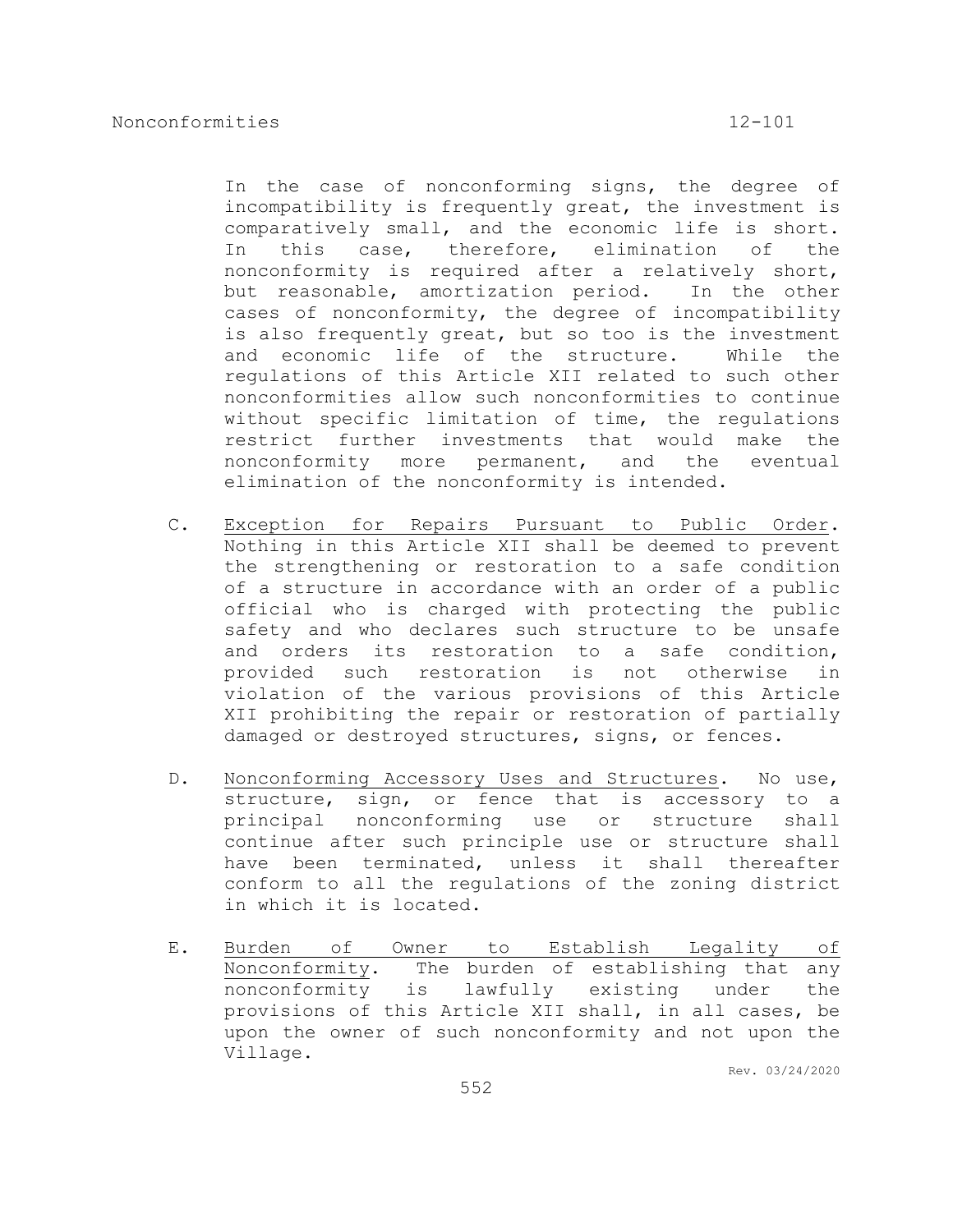## 12-102 NONCONFORMING USES OF LAND NONCONFORMING USES IN STRUCTURES DESIGNED FOR A PERMITTED USE

A. Authority to Continue. Except as provided in Subsection I of this Section, any lawfully existing nonconforming use not involving the use of a structure, or involving only a structure that is accessory to a nonconforming use of land, or located in a structure designed for a use permitted in the district in which it is located may be continued so long as it remains otherwise lawful, subject to the regulations contained in Subsections B through H of this Section and in Subsections D and E of Section 12- 101 of this Code.

For purposes of this Section, any structure that is used in connection with a nonconforming use of land and that has an assessed value of less than \$5,000 on the effective date of this Code or any amendment hereto creating such nonconformity shall be considered to be a structure accessory to a nonconforming use of land.

- B. Ordinary Repair and Maintenance. Normal maintenance and incidental repair or replacement, and installation or relocation of nonbearing walls, nonbearing partitions, fixtures, wiring, or plumbing, may be performed on any structure that is accessory to a nonconforming use of land or that is designed for a permitted use but devoted in whole or in part to a nonconforming use; provided, however, that this Subsection shall not be deemed to authorize any violation of Subsections C through I of this Section.
- Rev. 03/24/2020 C. Structural Alteration. No structure that is accessory to a nonconforming use of land or that is designed for a permitted use and devoted in whole or in part to a nonconforming use shall be structurally altered unless the use thereof shall thereafter conform to the use regulations of the zoning district in which it is located. No such alteration shall create a new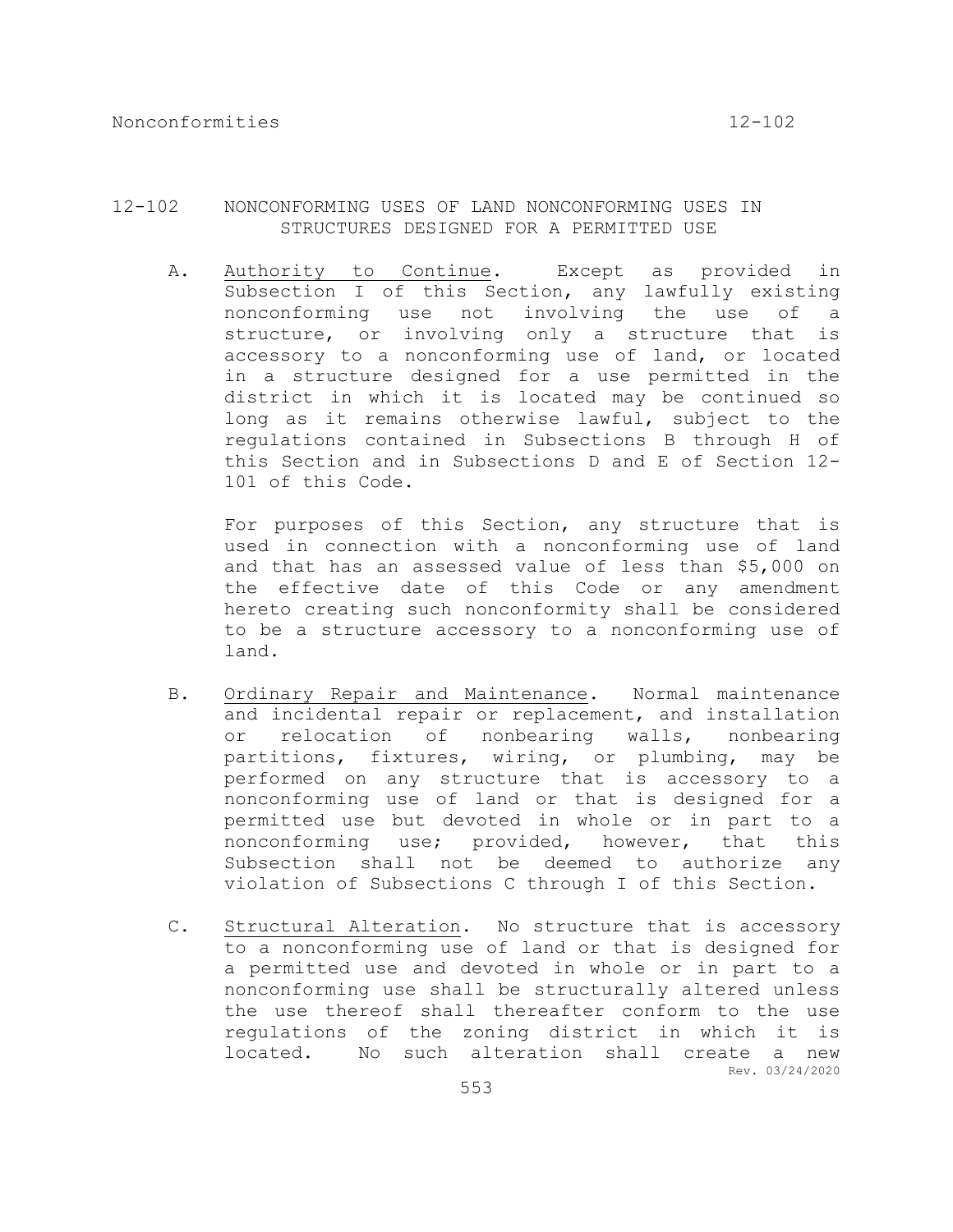parking, loading, bulk, yard, or space nonconformity or increase the degree of any existing parking, loading, bulk, yard, or space nonconformity of such structure. For the purposes of this Subsection, the vertical or horizontal extension of a structure shall be considered to increase the degree of an existing nonconformity related to a required yard or setback. In determining whether a parking or loading nonconformity has been created or increased, the provisions of Paragraphs 10-101B1 and 10-102B1 of this Code shall control.

- D. Enlargement of Structure. No structure that is accessory to a nonconforming use of land or that is designed for a permitted use and devoted in whole or in part to a nonconforming use shall be enlarged or added to any manner, including the interior addition of floor area, unless the use of such structure shall thereafter conform to the use regulations of the district in which it is located. No such enlargement shall create any new parking, loading, bulk, yard, or space nonconformity or increase the degree of any existing parking, loading, bulk, yard, or space nonconformity of such structure. For the purposes of this Subsection, the vertical or horizontal extension of a structure shall be considered to increase the degree of an existing nonconformity related to a required yard or setback. In determining whether a parking or loading nonconformity has been created or increased, the provisions of Paragraphs 10-101B1 and 10-102B1 of this Code shall control.
- E. Extension of Use. A nonconforming use of land or of a structure that is accessory to a nonconforming use of land or a nonconforming use in a structure designed for a permitted use shall not be extended, expanded, enlarged, or increased in intensity. Such prohibited activity shall include, without being limited to:
	- Rev. 03/24/2020 1. An extension of such use, including its accessory uses, to any structure or land area other than that occupied by such nonconforming use on the effective date of this Code or any amendment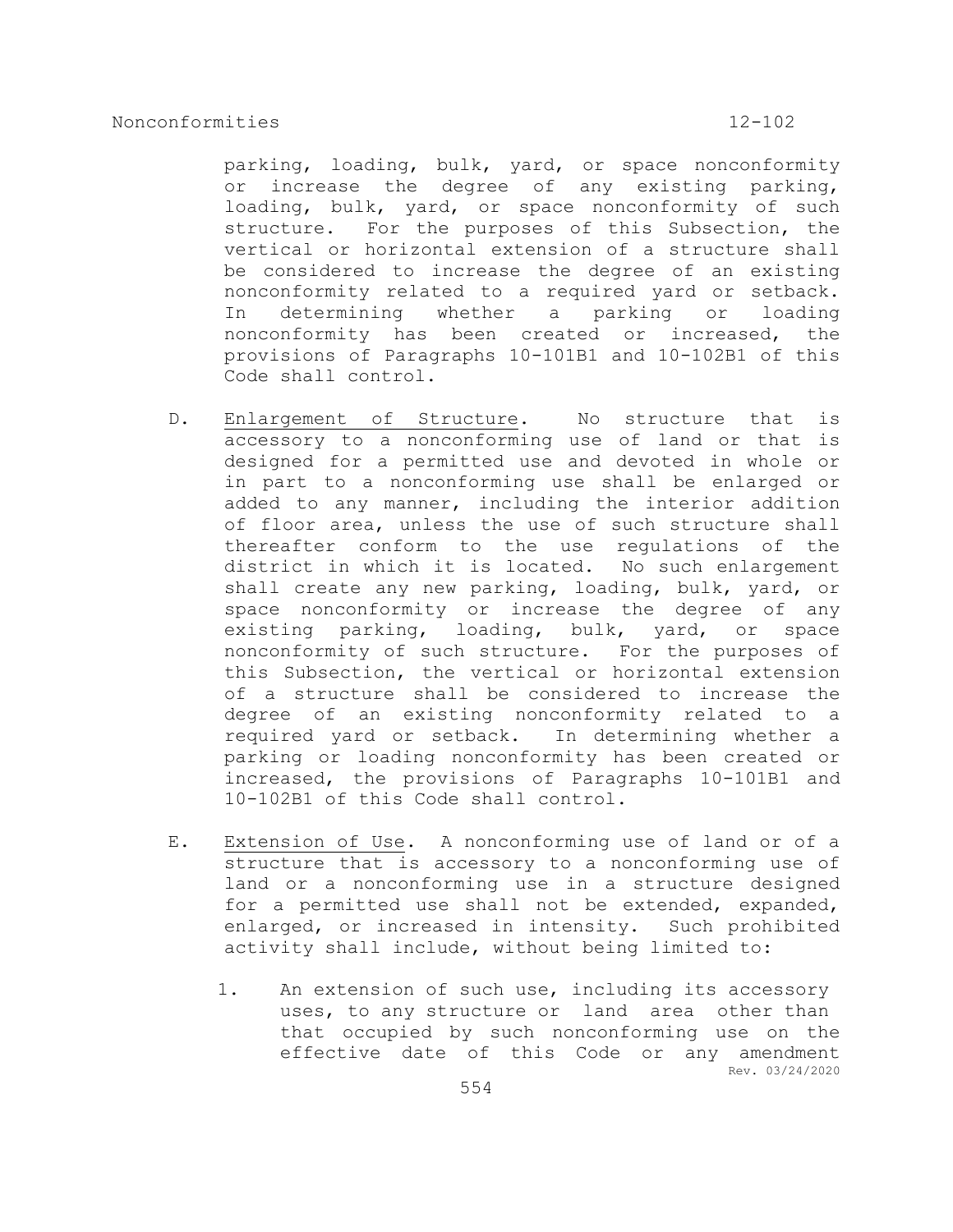hereto that causes such use to become nonconforming; and

- 2. An extension of such use, including its accessory uses, within a building or other structure to any portion of the floor area that was not occupied by such nonconforming use on the effective date of this Code or any amendment hereto that causes such use to become nonconforming; and
- 3. An extension of the hours of operation of such use beyond the normal hours of operation on the effective date of this Code or any amendment hereto that causes such use to become nonconforming.
- F. Moving. No structure that is accessory to a nonconforming use of land or that is designed for a permitted use and devoted in whole or in part to a nonconforming use shall be moved in whole or in part, for any distance whatsoever, to any other location on the same or any other lot, unless the entire structure and the use thereof shall thereafter conform to all regulations of the zoning district in which it is located after being so moved. No nonconforming use of land shall be moved in whole or in part, for any distance whatsoever, to any other location on the same or any other lot, unless such use shall thereafter conform to all regulations of the zoning district in which it is located after being so moved.
- Rev. 03/24/2020 G. Change in Use. A nonconforming use of land not involving a structure or involving only a structure that is accessory to the nonconforming use of land or a nonconforming use in a structure designed for a use permitted in the district in which it is located shall not be changed to any use other than a use permitted in the zoning district in which the use or structure is located. When such a nonconforming use has been changed to a permitted use, it shall not thereafter be changed back to any nonpermitted use. For purposes of this Subsection G, a use shall be deemed to have been so changed when an existing nonconforming use shall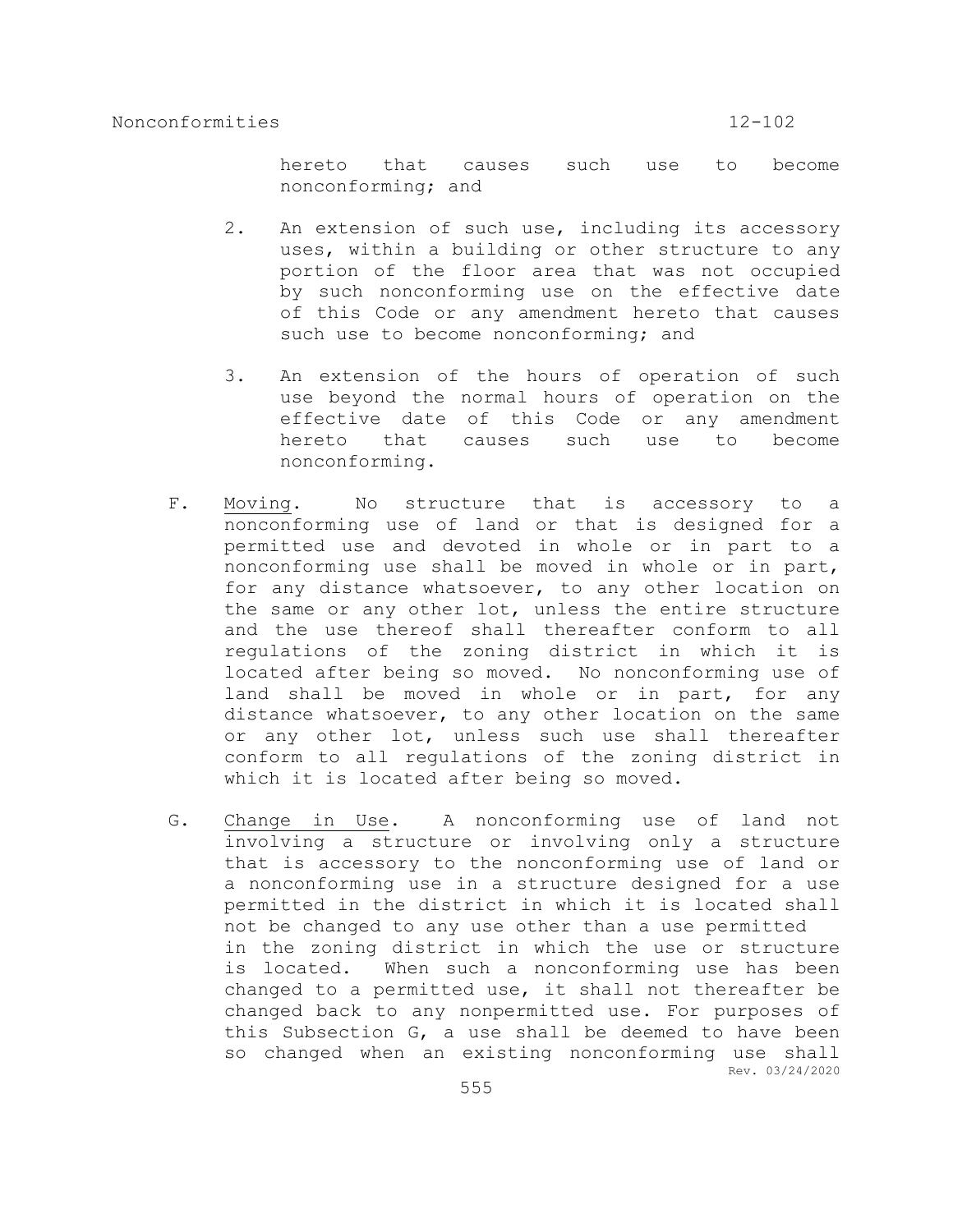have been terminated and a permitted use shall have commenced and continued for a period of five days. Any change of use in violation of this Subsection shall be deemed to be an abandonment of the lawfully existing nonconforming use.

H. Damage or Destruction. Any structure that is accessory to a nonconforming use of land or that is designed for a permitted use and devoted in whole or in part to a nonconforming use and that is damaged or destroyed, by any means, to the extent of more than 25 percent of the cost of replacement of such structure new shall not be restored unless the use of such structure shall thereafter conform to the use regulations of the zoning district in which it is located and unless such restoration is accomplished without creating any new parking, loading, bulk, yard, or space nonconformity or increasing the degree of any parking, loading, bulk, yard, or space nonconformity has been created or increased, the provisions of Paragraphs 10-101B1 and 10-102B1 of this Code shall control.

When any such structure is damaged or destroyed by any means not within the control of the owner thereof to the extent of 25 percent or less of the cost of replacement of the structure new, repair or restoration of such structure may be made; provided, however, that no repairs or restorations shall be made that would create any new parking, loading, bulk, yard or space nonconformity or increase the degree of any parking, loading, bulk, yard, or space nonconformity existing prior to such damage or destruction, nor shall any repairs or restoration except in conformity with the applicable zoning district regulations be made unless a Certificate of Zoning Compliance is obtained and restoration is actually begun within one year after the date of such partial damage or destruction and diligently pursued to completion.

In no event shall any damage or destruction to such a structure by means within the control of the owner be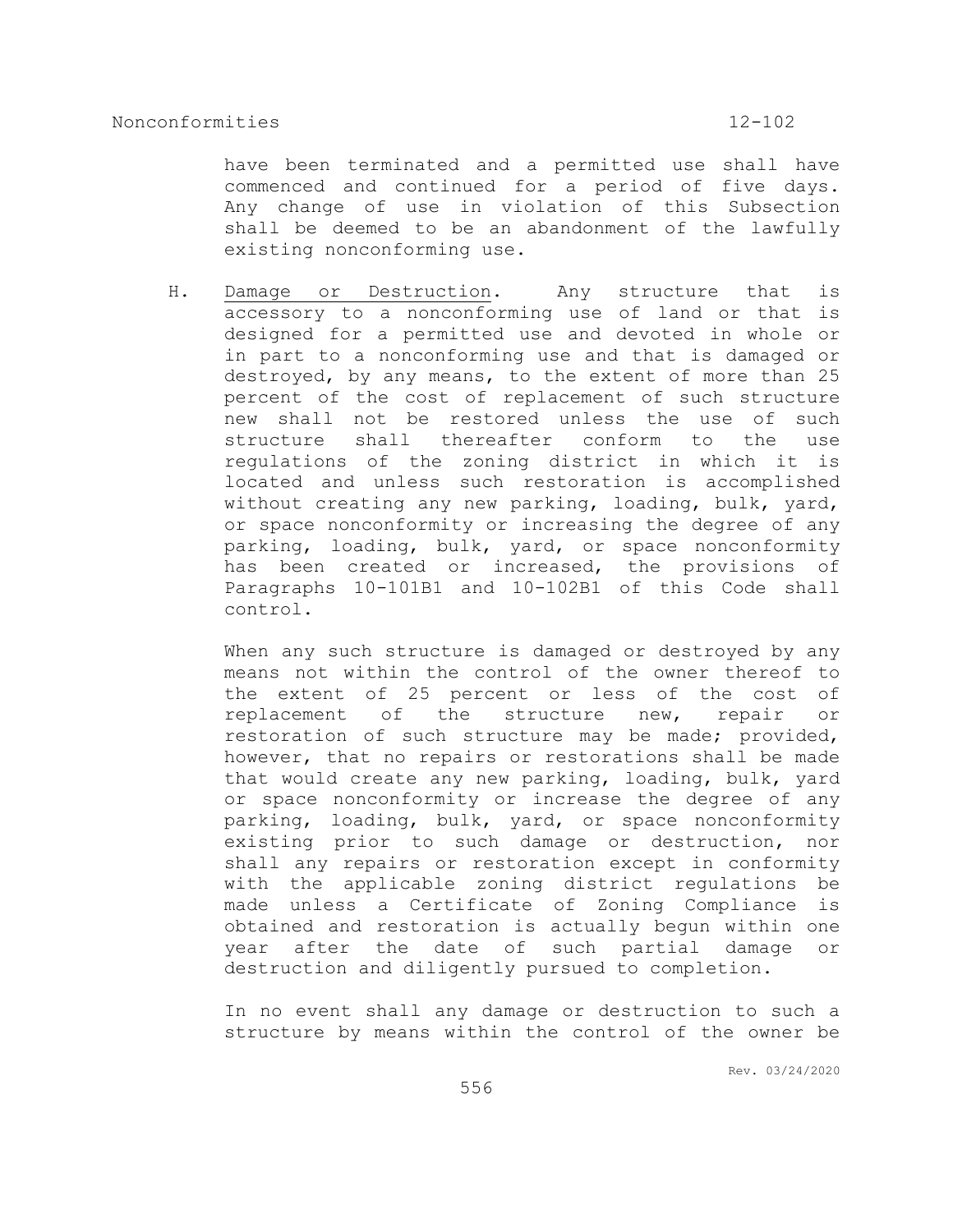repaired or restored except in accordance with Subsections B, C, and D of this Section.

I. Termination by Discontinuance or Abandonment. When a nonconforming use of land not involving a structure or involving only a structure that is accessory to the nonconforming use of land or when a nonconforming use of a part or all of a structure that was designed for a use that is permitted in the zoning district in which such structure is located is discontinued or abandoned for a period of three consecutive months, regardless of any intent to resume or not to abandon such use, such use shall not thereafter be reestablished or resumed. Any subsequent use or occupancy of such land or structure shall comply with the use regulations of the zoning district in which such land or structure is located.

Any period of such discontinuance caused by government action, strikes, material shortages, or acts of God, and without any contributing fault by the nonconforming user, shall not be considered in calculating the length of discontinuance for purposes of this Subsection.

- 12-103 NONCONFORMING USES IN STRUCTURES NOT DESIGNED FOR A PERMITTED USE
	- A. Authority to Continue. Except as provided in Subsection I of this Section, any lawfully existing nonconforming use located in a structure not designed or intended for any use permitted in the district in which it is located may be continued so long as it remains otherwise lawful, subject to the regulations contained in Subsections B through H of this Section and in Subsections D and E of Section 12-101 of this Code.
	- Rev. 03/24/2020 B. Ordinary Repair and Maintenance. Normal maintenance and incidental repair or replacement, and installation or relocation of nonbearing walls, nonbearing partitions, fixtures, wiring, or plumbing, may be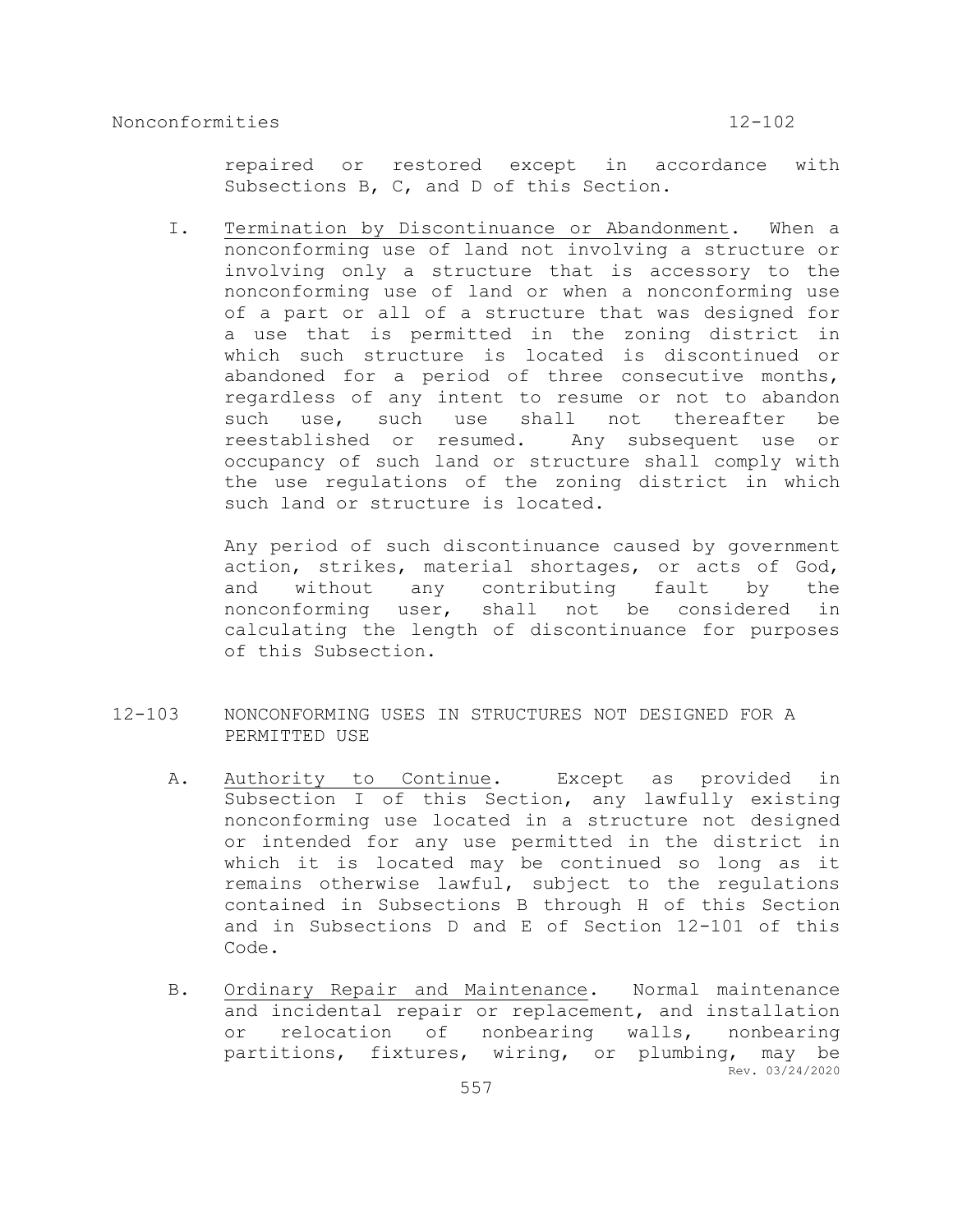performed on any structure devoted in whole or in part to a nonconforming use and not designed or intended for any use permitted in the district in which such structure is located; provided, however, that this Subsection shall not be deemed to authorize any violation of Subsections C through I of this Section.

- C. Structural Alteration. No structure devoted in whole or in part to a nonconforming use and not designed or intended for any use permitted in the district in which such structure is located shall be structurally altered unless the entire structure and the use thereof shall thereafter conform to all regulations of the zoning district in which it is located. No such alteration shall create a new parking, loading, bulk, yard, or space nonconformity or increase the degree of any existing parking, loading, bulk, yard, or space nonconformity of such structure. For the purposes of this Subsection, the vertical or horizontal extension of a structure shall be considered to increase the degree of an existing nonconformity related to a required yard or setback. In determining whether a parking or loading nonconformity has been created or increased, the provisions of Paragraphs 10-101B1 and 10-102B1 of this Code shall control.
- Rev. 03/24/2020 D. Enlargement of Structure. No structure devoted in whole or in part to a nonconforming use and not designed or intended for any use permitted in the district in which such structure is located shall be enlarged or added to in any manner, including the interior addition of floor area, unless the entire structure and the use thereof shall thereafter conform to all the regulations of the district in which it is located. No such alteration shall create a new parking, loading, bulk, yard, or space nonconformity or increase the degree of any existing parking, loading, bulk, yard, or space nonconformity of such structure. For the purposes of a structure shall be considered to increase the degree of an existing nonconformity related to a required yard setback. In determining whether a parking or loading nonconformity has been created or increased, the provisions of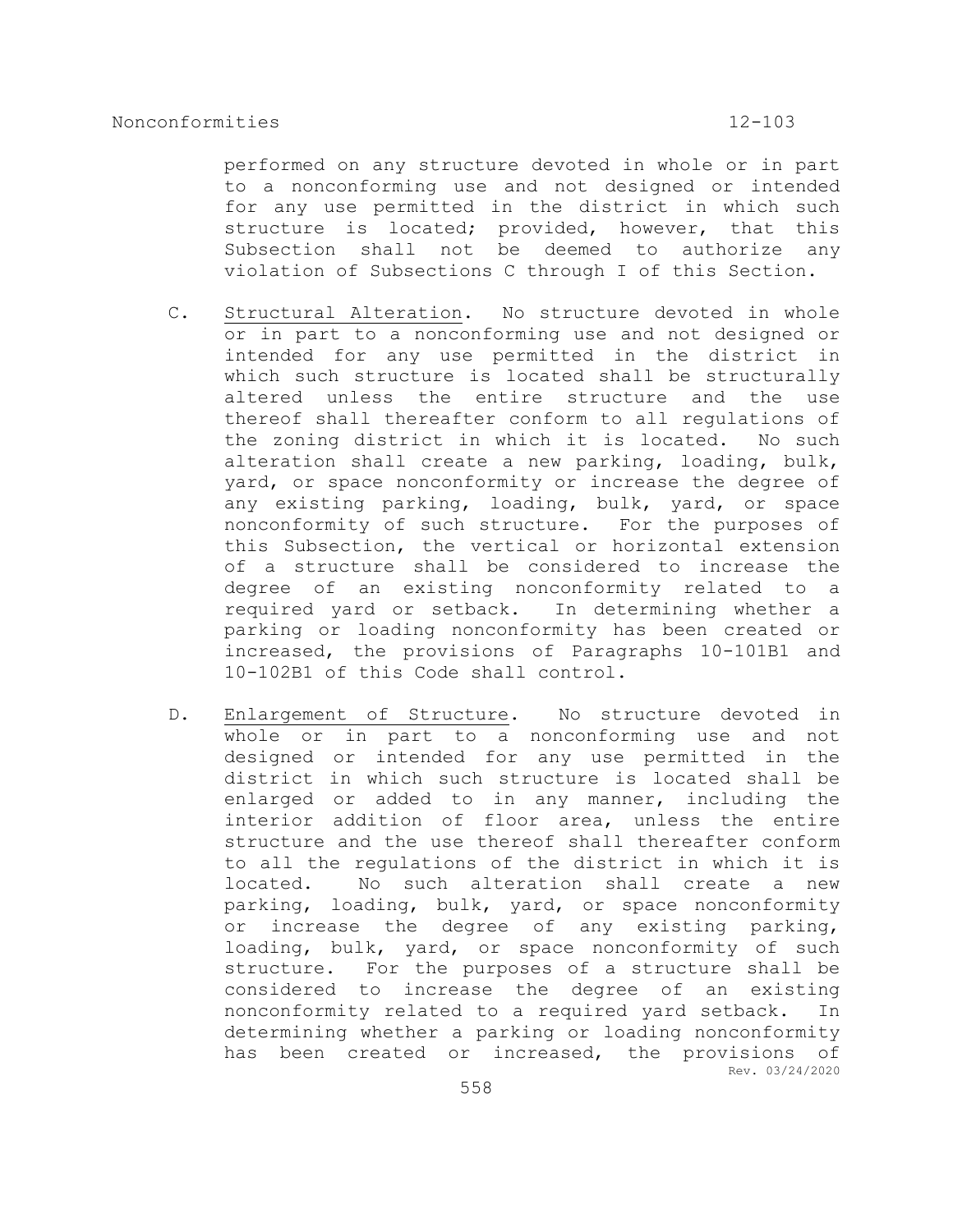Paragraphs 10-101B1 and 10-102B1 of this Code shall control.

- E. Extension of Use.
	- 1. Prohibited Extensions. A nonconforming use in a structure not designed or intended for any use permitted in the district in which such structure is located shall not be extended, expanded, enlarged, or increased in intensity by:
		- (a) An extension of such use to any structure or land area other than that occupied by such nonconforming use on the effective date of this Code or any amendment to it that causes such use to become nonconforming; or
		- (b) An extension of the hours of operation of such use beyond the normal hours of operation on the effective date of this Code or any amendment to it that causes such use to become nonconforming.
	- 2. Permitted Extensions. A nonconforming use in a structure not designed or intended for any use permitted in the district in which such structure is located may be extended throughout any part of such structure lawfully existing on the effective date of this Code or any amendment to it that causes such use to become nonconforming; provided, however, that such extension can be, and are, provided in accordance with the requirements and restrictions of Sections 10-101 and 10-102 of this Code. No such extension shall be deemed to affect the duty to terminate such use pursuant to Subsection I of this Section.
- Rev. 03/24/2020 F. Moving. No structure devoted in whole or in part to a nonconforming use and not designed or intended for any use permitted in the district in which such structure is located shall be moved, in whole or in part, for any distance whatsoever, to any other location on the same or any other lot unless the entire structure and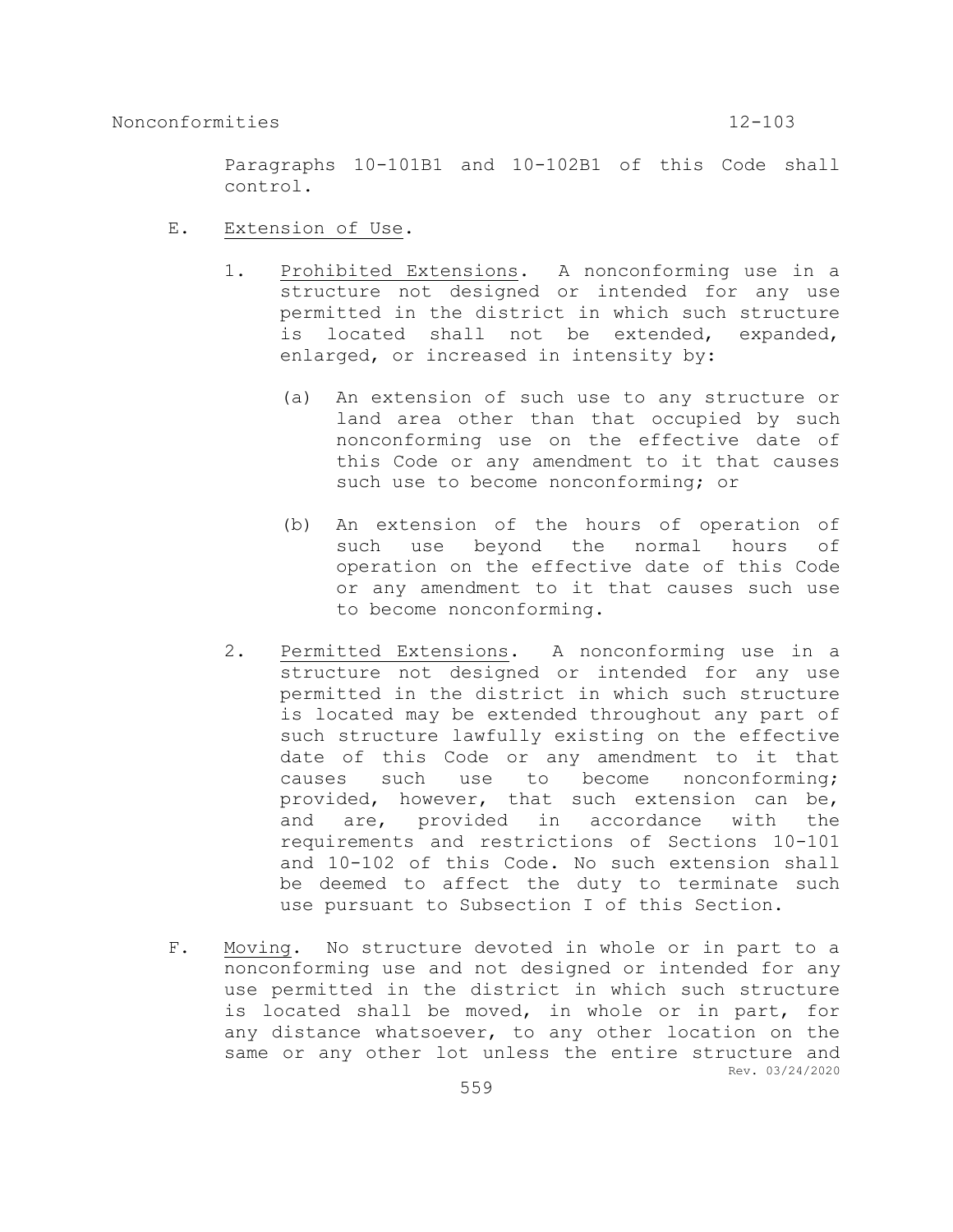the use thereof shall thereafter conform to all regulations of the zoning district in which it is located after being so moved.

G. Change in Use. A nonconforming use in a structure not designed or intended for a use permitted in the district in which such structure is located shall not be changed to any use other than a nonconforming use of a more restricted classification or a use permitted in the zoning district in which the structure is located. When a nonconforming use has been changed to a more restricted nonconforming use or to a permitted use, it shall not thereafter be changed back to a less restricted nonconforming use. For purposes of this Subsection G, a use shall be deemed to have been so changed when an existing nonconforming use shall have been terminated and a more restricted nonconforming use or a permitted use shall have commenced and continued for a period of five days. Any change of use in violation of this Subsection shall be deemed to be an abandonment of the lawfully existing nonconforming use.

### H. Damage or Destruction.

Rev. 03/24/2020 1. Any structure devoted in whole or in part to a nonconforming use and not designed or intended for any use permitted in the district in which that structure is located that is damaged or destroyed by any means within the control of the owner thereof to the extent of 50 percent or more of the cost of replacement of that structure new shall not be restored unless (a) that structure and the use of it shall thereafter conform to all regulations of the zoning district in which it is located, (b) the restoration is accomplished without creating a new parking, loading, bulk, yard, or space nonconformity or increasing the degree of any existing parking, loading, bulk, yard, or space nonconformity of such structure existing prior to such damage or destruction, and (c) the restoration complies with the limitation set forth in Paragraph 3 of this Subsection H.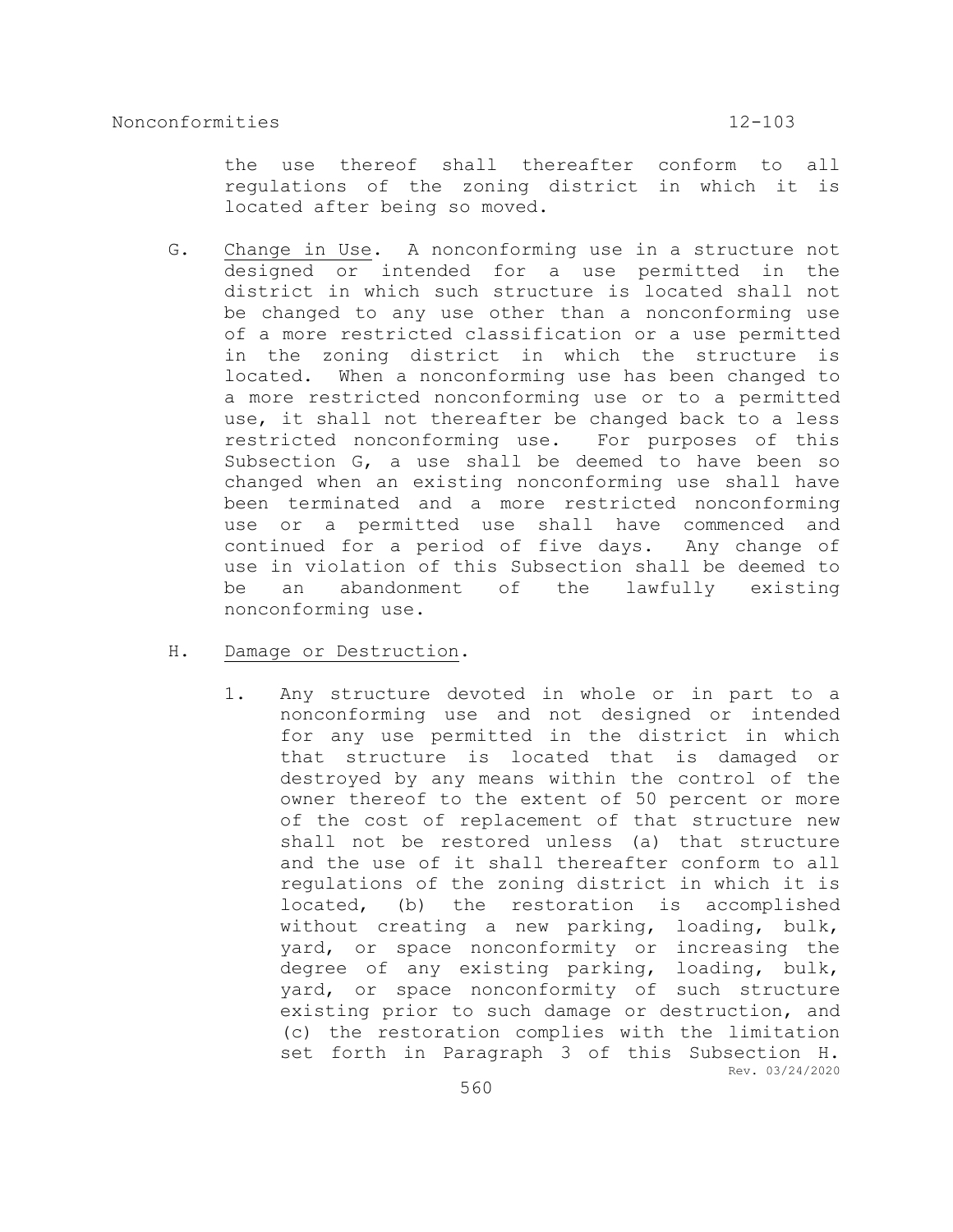In determining whether a parking or loading nonconformity has been created or increased, the provisions of Paragraphs 10-101B1 and 10-102B1 of this Code shall control.

- 2. If any such structure is damaged or destroyed either (a) by any means within the control of the owner thereof to any extent less than 50 percent of the cost of replacement of that structure new or (b) by any means not within the control of the owner thereof to any extent, then restoration of that structure may be made, subject to the next two sentences of this paragraph. No restoration may create any new parking, loading, bulk, yard, or space nonconformity or increase the degree of any parking, loading, bulk, yard, or space nonconformity that existed prior to the damage or destruction. And no restoration may be undertaken except (a) in conformity with the applicable zoning district regulations, (b) after approval of the Community Development Department, (c) the restoration is actually begun within one year after the date of the damage or destruction and are diligently pursued to completion, and (d) the restoration complies with the limitation set forth in Paragraph 3 of this Subsection H.
- 3. No damage or destruction to any such structure by means within the control of the owner may be repaired or restored except in accordance with Subsections B, C, and D of this Section.

# I. Termination by Discontinuance or Abandonment.

Rev. 03/24/2020 Subject to the exceptions stated in the next paragraph of this Subsection I, when a nonconforming use of a part or all of a structure that was not designed or intended for any use permitted in the zoning district in which such structure is located is discontinued or abandoned for a period of six consecutive months,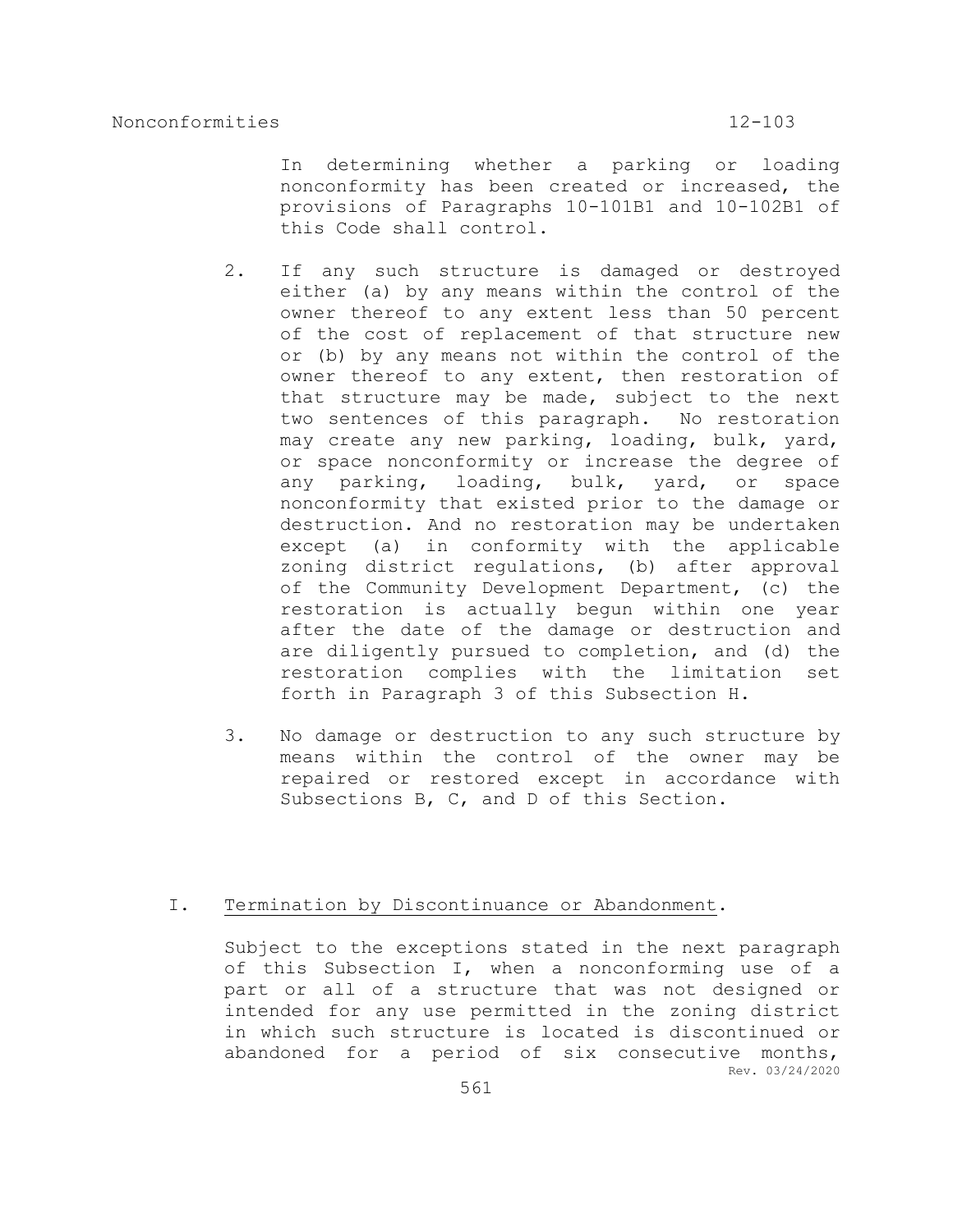regardless of any intent to resume or not to abandon such use, that use shall not thereafter be reestablished or resumed. Any subsequent use or occupancy of that structure shall comply with the use regulations of the district in which that structure is located.

The following circumstances shall not be considered in calculating the length of discontinuance for purposes of this Subsection I: (a) a period of discontinuance caused by government actions, strikes, material shortages, or acts of God, and without any contributing fault by the nonconforming user and (b) a period of vacancy of a space resulting from the departure of a nonconforming use and the inability of the owner of the structure to lease the vacant space despite the owner's diligent and continuous efforts to do so.

- 12-104 NONCONFORMING STRUCTURES
	- A. Authority to Continue. Any nonconforming structure that is devoted to a use that is permitted in the zoning district in which it is located may be continued so long as it remains otherwise lawful, subject to the restrictions in Subsections B through D of this Section and Subsection D of Section 12-101 of this Code.
	- B. Repair, Maintenance, Alterations, and Enlargement. Any nonconforming structure may be repaired, maintained, altered, or enlarged; provided, however, that no such repair, maintenance, alteration, or enlargement shall either create any additional nonconformity or increase the degree of the existing nonconformity of all or any part of such structure. The vertical or horizontal extension of an existing exterior wall of a single family detached dwelling that is nonconforming with respect to a minimum required interior side, corner side, or rear yard will not be considered to increase the degree of that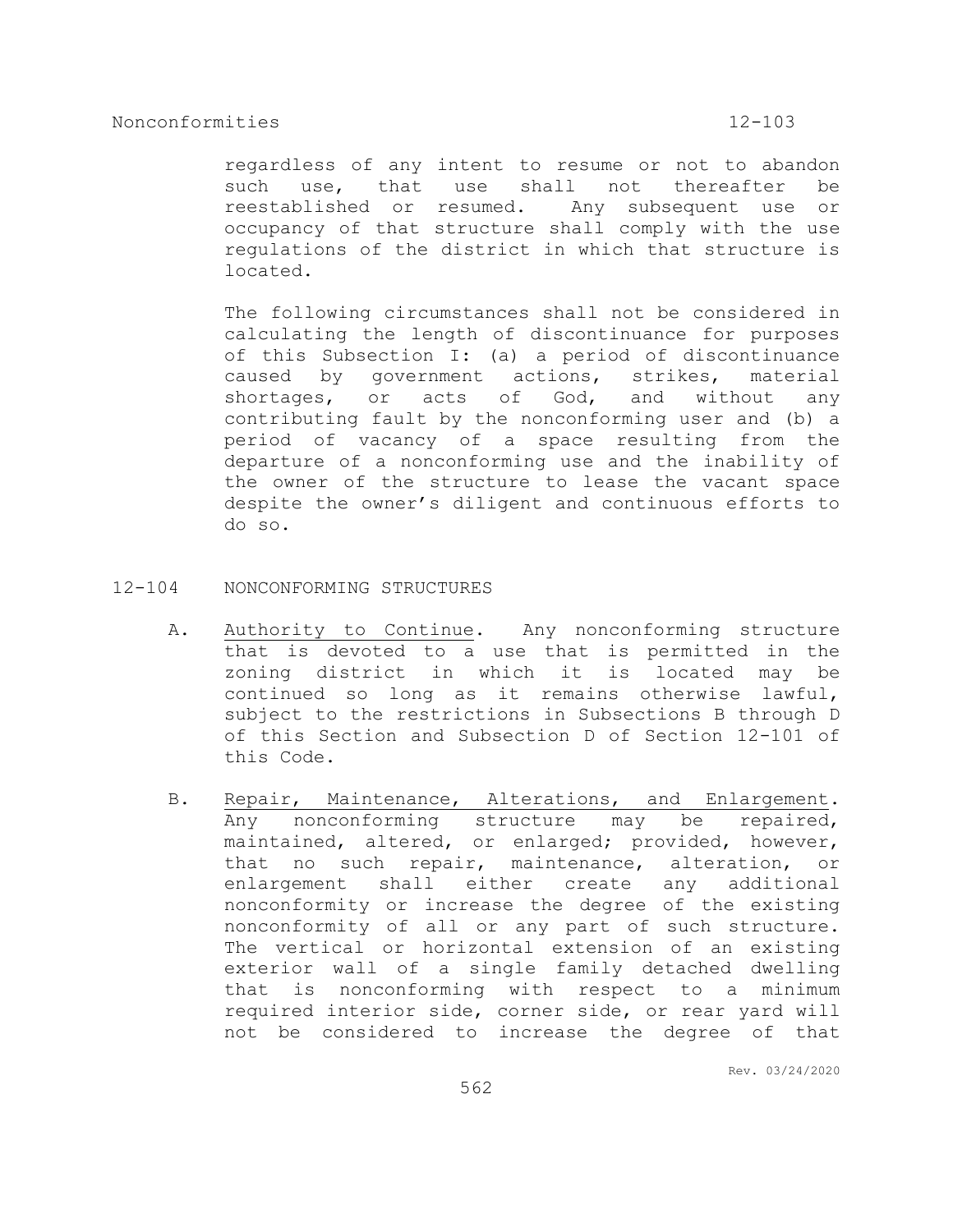nonconformity so long as the extension does not encroach further into the required yard.

- C. Moving. No nonconforming structure shall be moved in whole or in part, for any distance whatsoever, to any other location on the same or any other lot unless the entire structure shall thereafter conform to the regulations of the zoning district in which it is located after being moved.
- D. Damage or Destruction. Any nonconforming structure that is damaged or destroyed, by any means not within the control of the owner thereof, to any extent, may be repaired or restored; provided, however, that no repair or restoration shall be made that would create any new nonconformity not existing prior to such damage or destruction nor shall any repair or restoration except in conformity with the applicable district regulations be made unless a Certificate of Zoning Compliance is obtained and restoration is actually begun within one year after the date of such damage or destruction and is diligently pursued to completion.

In no event shall any damage or destruction to such a structure by means within the control of the owner be repaired or restored except in accordance with Subsection B of this Section.

- E. Limited Horizontal and Vertical Extensions of Single Family Detached Dwellings.
	- 1. Limited Horizontal Extensions. Any portion of a single family detached dwelling that is nonconforming with respect to permitted height or maximum height may be extended horizontally at a height in excess of the permitted height or maximum height; provided, however, that the top of the roof of such extension shall not exceed the top of the roof of the existing structure.
	- 2. Limited Vertical Extensions. Any portion of a single family detached dwelling that is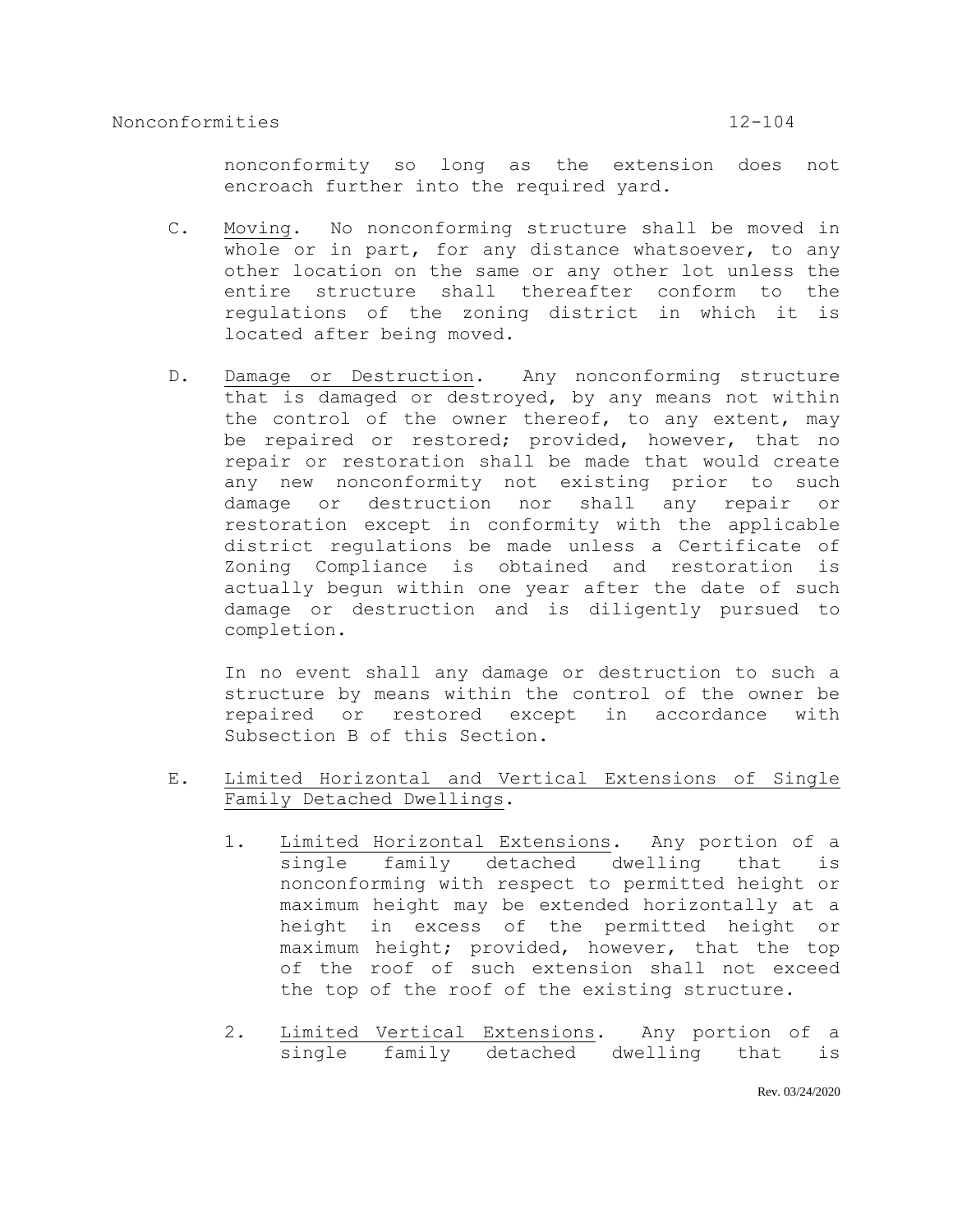nonconforming with respect to permitted height or maximum height and that is a nonconforming structure solely due to the nonconforming height or maximum height may be extended (a) horizontally at a height in excess of the existing nonconformity but not in excess of the roof line of the existing structure or (b)vertically at a height in excess of the existing nonconformity but not in excess of the roof line of the existing structure.

- 12-105 NONCONFORMING LOTS OF RECORD
	- A. Authority to Utilize for Dwellings. In any district in which dwellings are a permitted use, notwithstanding the regulations imposed by any other provisions of this Code, a dwelling of this type permitted in the district in which the lot is located and that complies with the restrictions of Subsection B of this Section may be erected on a legal nonconforming lot of record that has a total lot area equal to at least 70 percent of the total lot area required in the district in which such lot is located.
	- B. Regulations for Single Family Use of Nonconforming Lots. A legal nonconforming lot of record authorized to be used pursuant to Subsection A of this Section may be used for a dwelling of the type permitted in the district in which the lot is located and permitted accessory structures, but for no other structure. Construction of such dwelling and accessory structures shall comply with all the regulations applicable to dwellings and accessory structures in the zoning district in which the lot in question is located, except that the following lot area requirements shall apply in place of the lot area requirements otherwise applicable:
		- 1. Total lot area shall equal at least 70 percent of the district requirement for the type of dwelling; and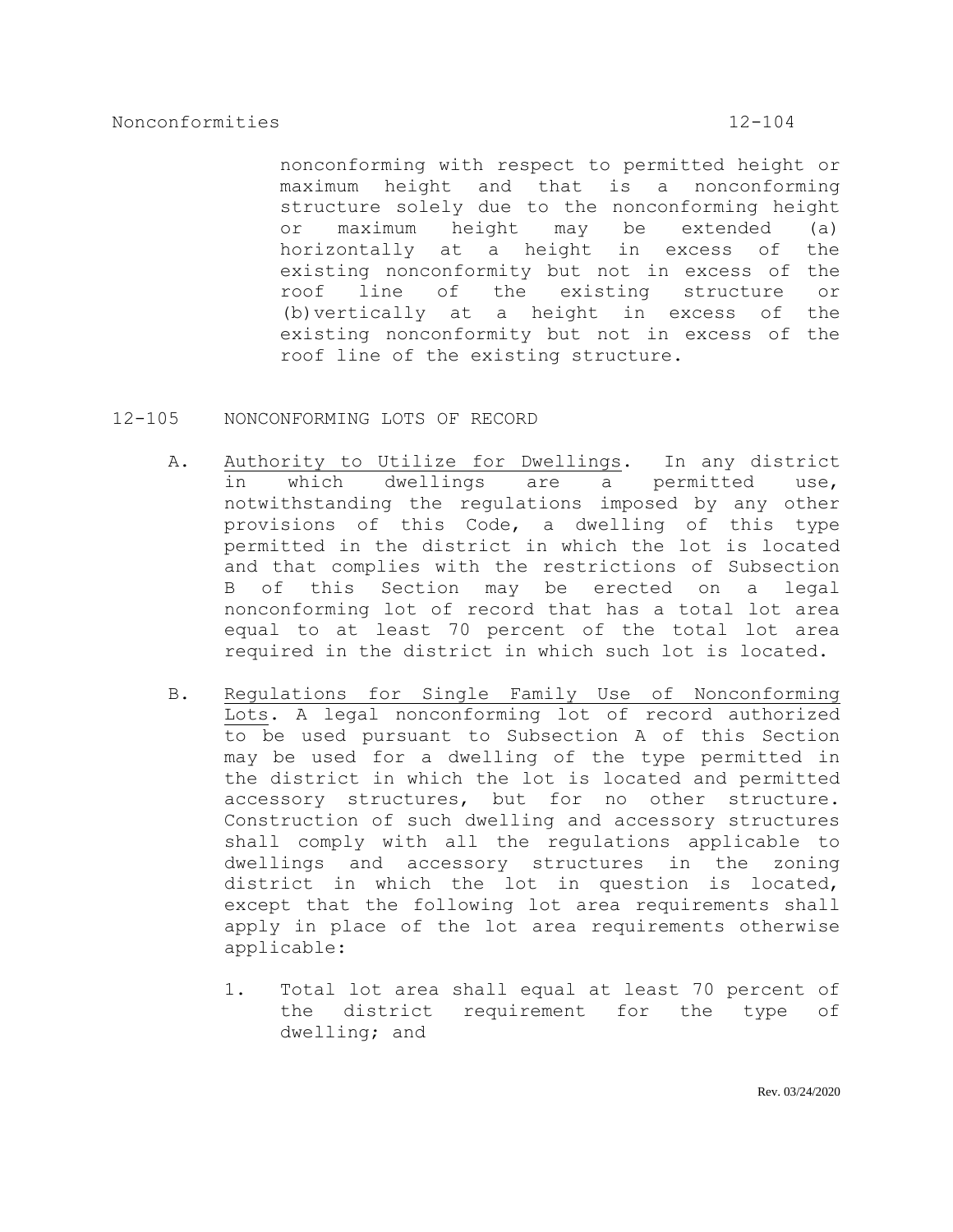- 2. Lot area per unit shall equal or exceed the district requirement, except that one detached single family dwelling may be constructed with only 70 percent of the required lot area per unit.
- C. Other Uses of Nonconforming Lots. In any zoning district in which dwellings are not permitted, a legal nonconforming lot of record may be used for any use permitted in the district in which it is located if, but only if, the development of such lot meets all requirements of the district in which it is located, including floor area ratio and yard requirements, except lot area, width, and depth requirements.
- 12-106 NONCONFORMING SIGNS
	- A. Authority to Continue. Except as provided in Subsection F of this Section, any lawfully existing nonconforming sign may be continued so long as it otherwise remains lawful, subject to the regulations contained in Subsections B through E of this Section and in Subsections D and E of Section 12-101 of this Code.
	- B. Ordinary Repair and Maintenance. Normal maintenance and incidental repair or replacement of nonbearing sign elements and electrical wiring and fixtures may be performed on any sign; provided, however, that any repair or replacement shall, whenever possible, eliminate or reduce any nonconformity in the element being repaired or replaced and provided further, however, that this Subsection B shall not be deemed to authorize any violation of Subsections C through F of this Section.
	- C. Alteration; Enlargement; Moving. No nonconforming sign shall be changed or altered in any manner that would increase the degree of its nonconformity, be enlarged or expanded, be structurally altered to prolong its useful life, or be moved in whole or in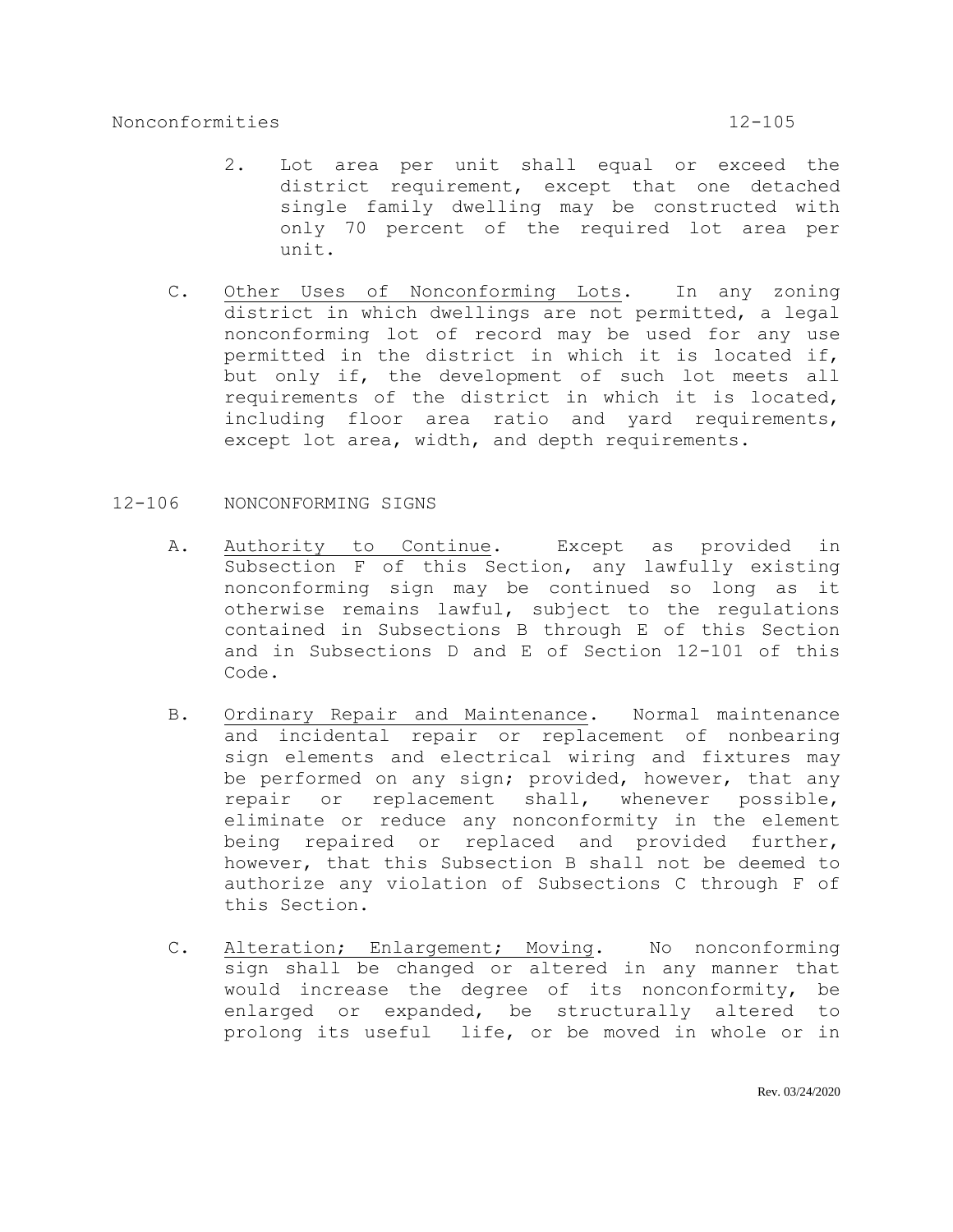part to any other location where it would remain nonconforming.

- D. Change of Sign. A nonconforming sign that has been changed to eliminate its nonconformity or any element of its nonconformity shall not thereafter be changed to restore such nonconformity or nonconforming element.
- E. Damage or Destruction. Any nonconforming sign, or any nonconforming element of a sign capable of change or discontinuance separate from other elements of the sign, damaged or destroyed by any means to the extent of 35 percent or more of its replacement cost new shall not be restored but shall be removed or brought into conformity with the provisions of this Code.
- F. Termination of Certain Signs.
	- 1. Immediate Termination. The following noncomforming signs or sign features shall be terminated immediately by removal of the sign or by alteration of the sign to eliminate the specified feature:
		- (a) Attention-getting devices.
		- (b) Moving or animated signs, except public service signs when expressly permitted by Article XI of this Code.
		- (c) Portable signs.
		- (d) Temporary signs, except as expressly permitted by Article XI of this Code.
		- (e) Any sign that advertises, identifies, or pertains to a business no longer conducted, or a product no longer sold, on the premises where such sign is located.
		- (f) Any sign on a tree or utility pole, whether on public or private property.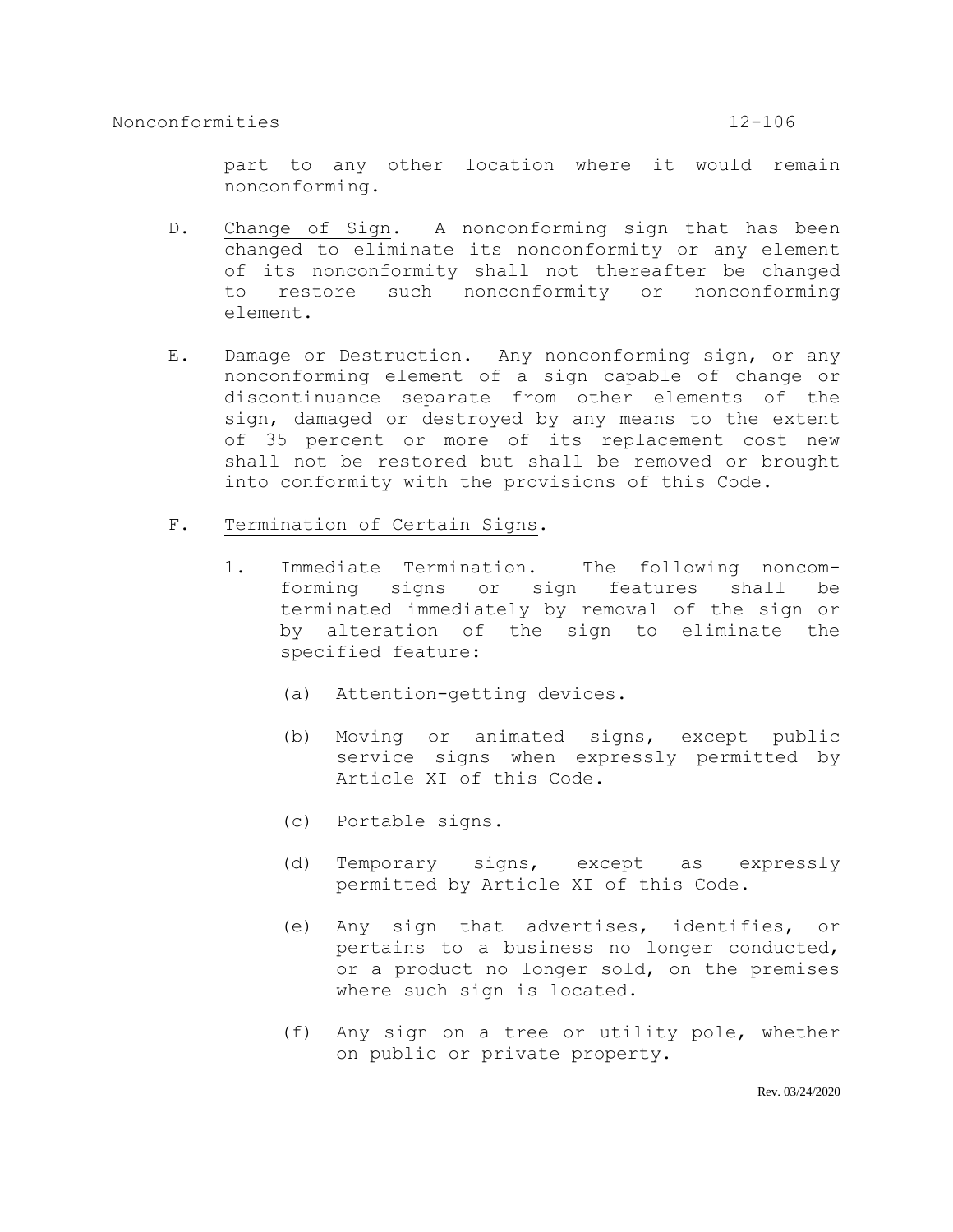- (g) Any sign on public property, except governmental and civic event signs authorized in Article XI of this Code.
- (h) Any sign that violates any provision or requirement of Subsections 11-105A through 11-105D or 11-105F through 11-105K or 11- 105N through 11-105P of this Code.
- (i) Any sign constructed or erected without a valid permit.
- 2. Termination by Abandonment. Any nonconforming sign the use of which is discontinued for a period of 60 consecutive days, regardless of any intent to resume or not to abandon such use, shall be deemed to be abandoned and shall not hereafter be reestablished or resumed. Every such sign shall be immediately removed or brought into conformity with the provisions of this Code. Any period of such discontinue caused by government actions, strikes, material shortages, or acts of God, and without any contributing fault by the nonconforming user, shall not be considered in calculating the length of discontinuance for purposes of this Paragraph.
- 3. Termination by Change of Business. Any nonconforming sign advertising, identifying, or pertaining to a business on the premises on which it is located shall be terminated upon any change in the ownership or control of such business.
- 4. Termination by Amortization. Any nonconforming sign or any nonconforming element of a sign capable of change or discontinuance separate from other elements of the sign that has not been terminated pursuant to any other provision of this Code shall be terminated no later than five years after the effective date of this Code.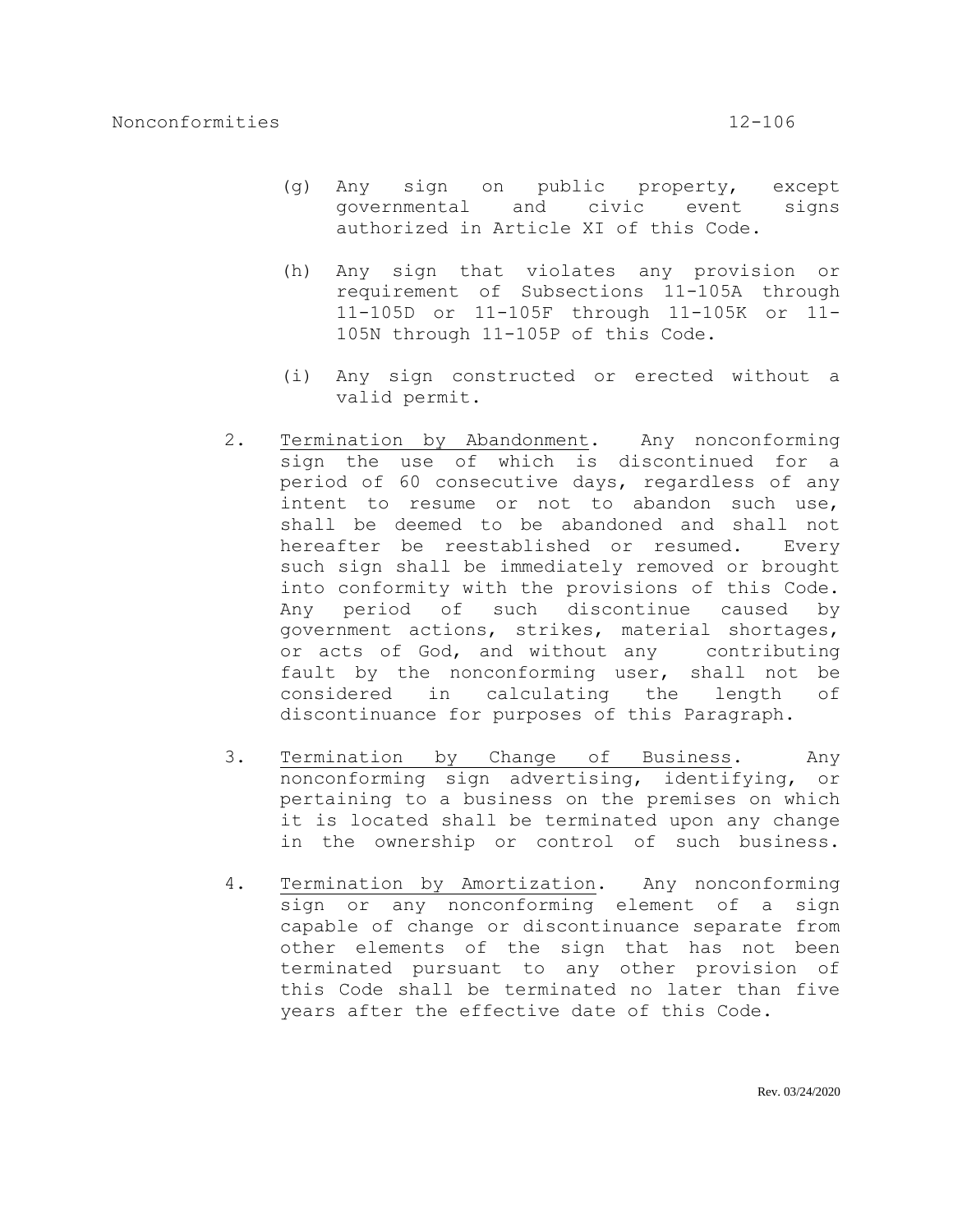## 12-107 NONCONFORMING FENCES

- A. Authority to Continue. Except as provided in Subsection F of this Section, any lawfully existing nonconforming fence may be continued so long as it otherwise remains lawful, subject to the regulations contained in Subsections B through E of this Section and in Subsections D and E of Section 12-101 of this Code.
- B. Ordinary Repair and Maintenance. Normal maintenance and incidental repair may be performed on any fence; provided, however, that any repair or replacement shall, whenever possible, eliminate or reduce any nonconformity in the element being repaired or replaced and provided further, however, that this Subsection B shall not be deemed to authorize any violation of Subsections C through F of this Section.
- C. Alteration; Enlargement; Moving. No nonconforming fence shall be changed or altered in any manner that would increase the degree of its nonconformity, be enlarged or expanded, be structurally altered to prolong its useful life, or be moved in whole or in part to any other location where it would remain nonconforming.
- D. Change of Fence. A nonconforming fence that has been changed to eliminate its nonconformity or any element of its nonconformity shall not thereafter be changed to restore such nonconformity or nonconforming element.
- E. Damage or Destruction. Any nonconforming fence, or any nonconforming element of a fence capable of change or discontinuance separate from other elements of the fence, damaged or destroyed by any means to the extent of 35 percent or more of its replacement cost new shall not be restored but shall be removed or brought into conformity with the provisions of this Code.